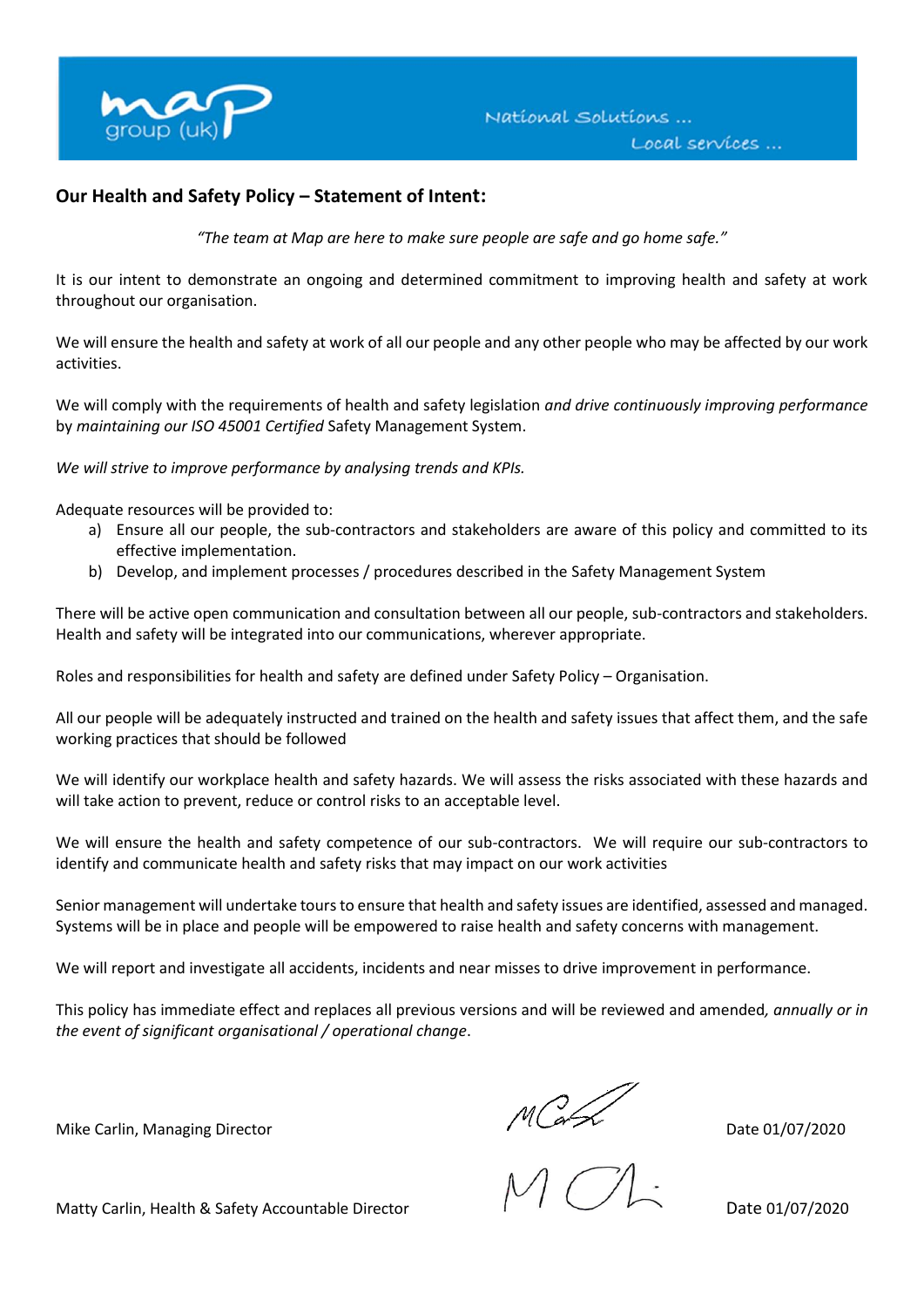# **Safety Policy – Organisation:**

### **Introduction**

#### Definitions:

| Accountable Person | The individual who will be held to account for ensuring that the duties<br>required to service the safety management system (SMS) are carried<br>out effectively. |
|--------------------|-------------------------------------------------------------------------------------------------------------------------------------------------------------------|
| Responsible Person | The individual who carries out the tasks to comply with the duties of<br>the Accountable Person.                                                                  |

There may be occasions where one individual will have both accountability and responsibility for fulfilling a particular duty. More often the Accountable Person will delegate the responsibility to a subordinate.

Where the tasks to comply with a duty have been delegated, the Accountable Person must be able to demonstrate effective measures to those tasks have been carried out in an appropriate manner.

#### **Roles, Accountabilities and Responsibilities of individuals**

#### Chief Executive Officer (CEO).

Accountable to enforcing agencies for the health and safety of all those who may be affected by the work activities carried out by and on behalf of MAP Group. This involves making available appropriate resources and support to service an effective SMS.

#### Board of Directors

Work on behalf of the CEO to implement an effective SMS by;

- a) appointing a Director accountable to the CEO, who on consultation with the other Directors, the Head of Compliance, and the Safety Manager, who
	- i. be known as the Safety Management System (SMS) Accountable Director,
	- ii. leads the implementation, maintenance and continuous improvement of the SMS,
	- iii. ensures the appropriate allocation of resources to service the needs of the SMS,
	- iv. discussing with the board the content of the monthly SMS reports from the Safety Manager and initiating any subsequent actions when required
	- v. chairs Safety Committee Meetings every two months and
	- vi. chairs the six monthly SMS Review Meetings.
- b) the Board of Directors who;
	- i. are fully engaged in consultation with the SMS Accountable Director to co-ordinate the effective implementation of the SMS and
	- ii. are accountable for their subordinate managers and workforce to ensure compliance with their duties to support the SMS as described in this document,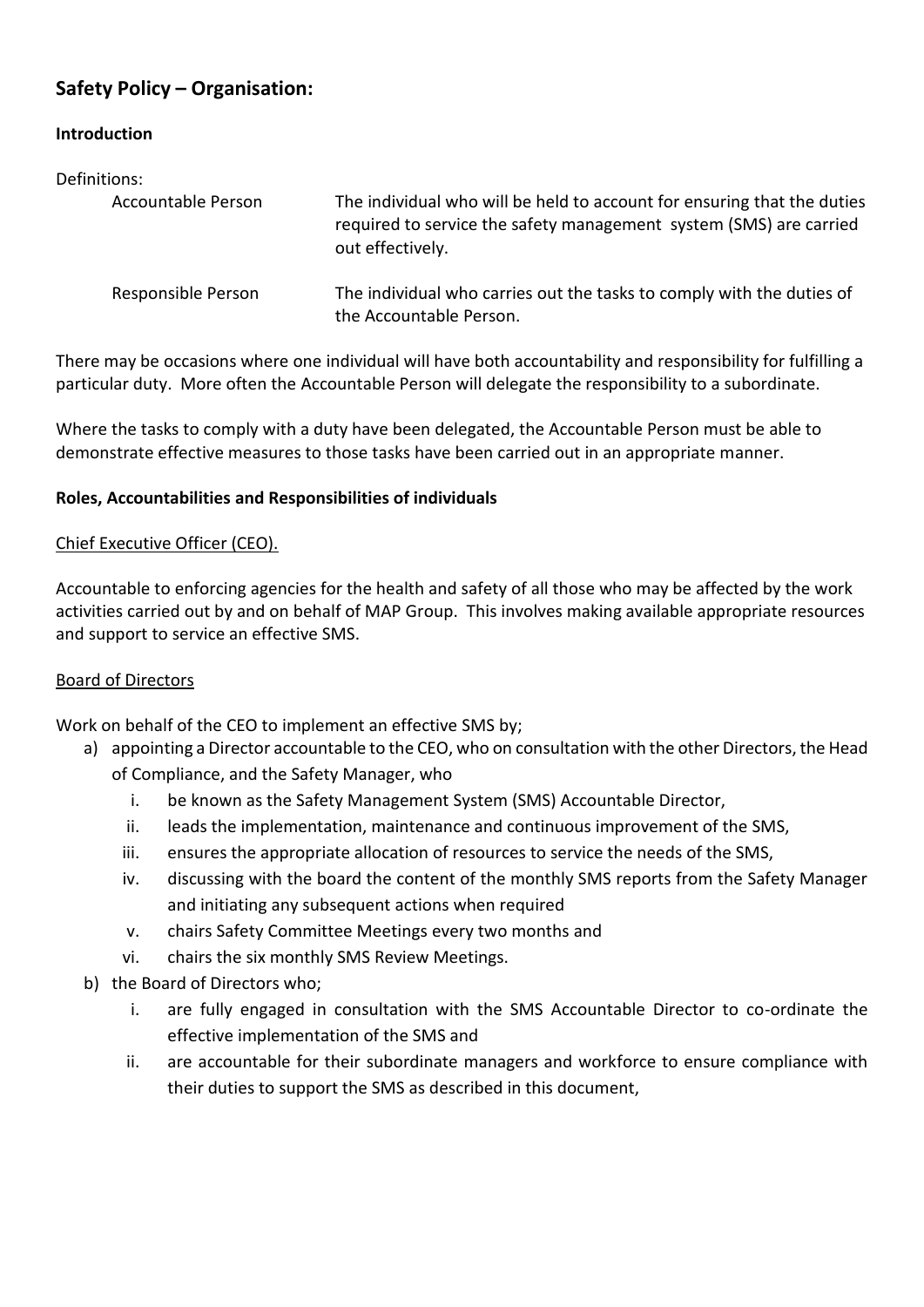### Health and Safety Manager

Answerable directly to the Head of Compliance and Accountable Director to;

- a) advise on the most effective measures required to support an efficient SMS,
- b) provide monthly SMS reports,
- c) support managers and the staff on their duties / responsibilities,
- d) receive weekly / monthly reports from designated managers,
- e) ensure appropriate consultation with employees,
- f) manage the incident / accident process,
- g) liaise with external agencies (HSE, local authorities, certification bodies) on matters relating to the occupational health and safety performance of MAP Group

### Health and Safety Engineers

Answerable directly to the Health & Safety (H & S) Manager to;

- a) Advise on innovations that could improve the Safety of employees and Sub-Contractors
- b) carry out a minimum number of inspections/audits per week/month, as agreed with the H & S Manager,
- c) attend the weekly H & S/Compliance call (unless prior agreements have been made),
- d) provide weekly reports on inspections/audits carried out,
- e) advise on areas of weakness within the Safety Management System (SMS)
- f) support managers and the staff on their duties / responsibilities,
- g) ensure good consultation with employees is undertaken,
- h) advise employees of correct company policies, procedures, Risk Assessments and Method Statements,
- i) assist with accident / incident investigations when required,
- j) liaise with external agencies (HSE, local authorities, certification bodies) on matters relating to the health and safety performance of MAP Group when required,
- k) assist with the production and development of documentation and SMS improvements,
- l) attend all pre-booked training sessions / courses arranged by Map Group,
- m) ensure all training requirements are up to date and alert the H & S Manager if not,
- n) carry out assessments and audits as agreed with the H & S Manager, such as; Fire Risk Assessments, Yard & Warehouse audits, and Office Assessments,
- o) ensure any dangerous situations/sites/working practices are highlighted and work is stopped immediately until the situation has been made safe,
- p) work closely with the Compliance team to align standards and good practice throughout the department,
- q) support the H & S Manger with ad-hoc requests.

### Departmental Managers / Supervisors (General)

Departmental Managers / Supervisors will ensure that all persons working under their directions;

- a) are given training appropriate to the tasks they carry out,
- b) have the correct equipment that is properly maintained,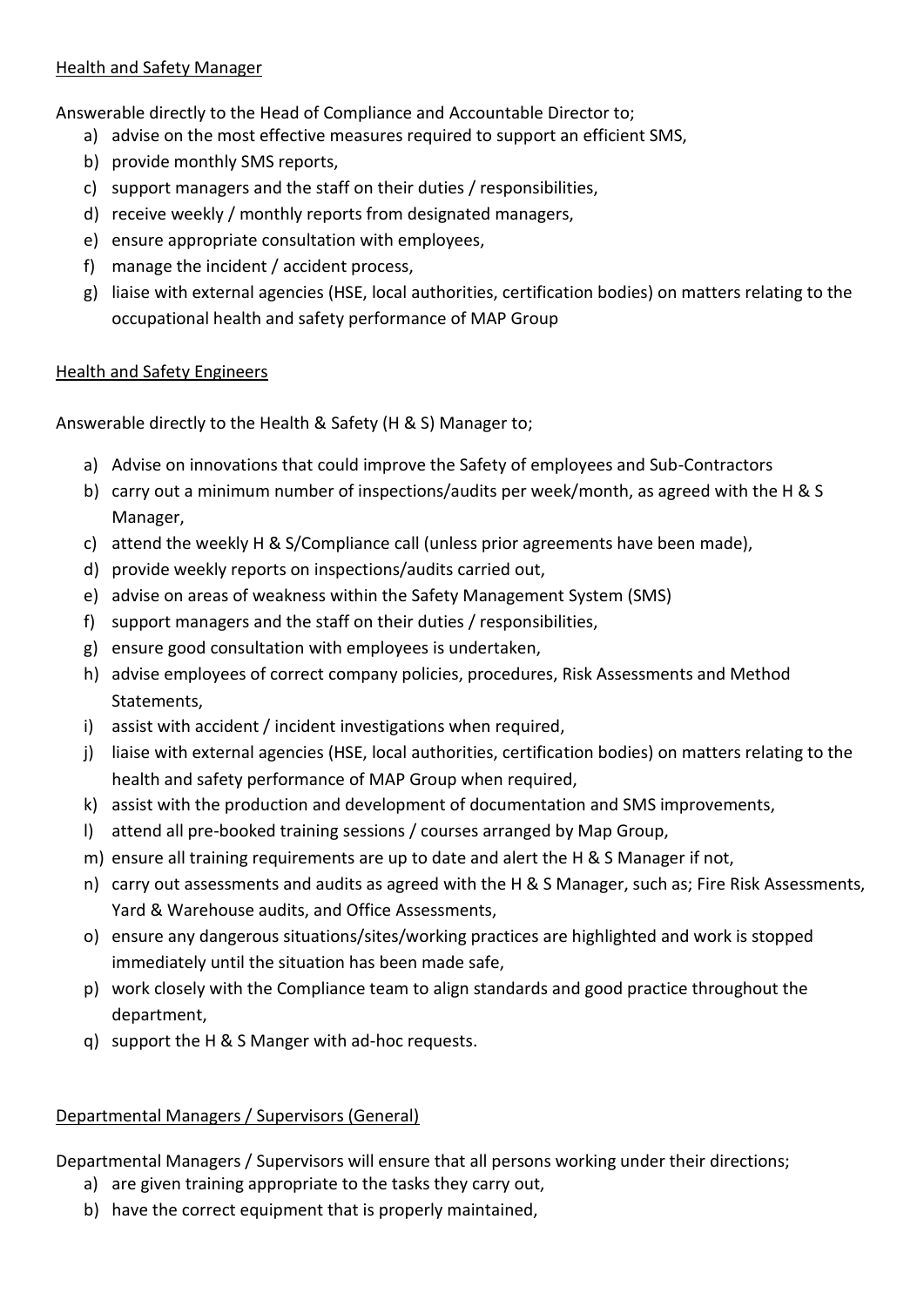- c) participate in the consultation phase of risk assessments relevant to the activities they carry out and
- d) work in accordance to the risk control measures described on any relevant risk assessments.

## In addition, Department Managers / Supervisors supply,

- a) weekly / monthly reports to the Safety Manager / Directors as required by the SMS and
- b) notify the Safety Manager of accidents and significant near miss incidents together with providing subsequent reports in a timely manner.

### Department Mangers / Supervisors (Role Specific Named Persons)

### a) With responsibility for co-ordinating office safety

- i. Participate in the review of the Fire & General Risk Assessment for that location and ensure any subsequent actions are carried out.
- ii. Manage the appropriate inspections / certification of; fire-fighting equipment, fire detection / alarm and emergency lighting systems.
- iii. Organise and manage (with assistance where required from the Safety Manager) emergency evacuation exercises.
- iv. In buildings with other occupants to co-ordinate joint response to emergency evacuation exercises.
- v. Ensure appropriate training and provision of;
	- i. First Aid Personnel,
	- ii. Fire Marshalls and
	- iii. Evacuation Controllers.
- vi. Manager office based risk assessments, their review and subsequent actions.
- vii. Manage Display Screen Assessments, their review and subsequent actions.
- viii. Co-ordinate with other Office Managers the notification of accidents and subsequent reports.
- ix. Monthly Safety Inspections and subsequent reports to the Safety Manager.
- x. Support the Safety Manager with communications to staff.
- xi. Participate in the Safety Committee Meetings Chaired by the SMS Accountable Director.

## b) With responsibility for warehouse safety

- i. To participate in the production of the Fire & General Risk Assessment for the location and all derived actions
- ii. Manage the risk assessments and associated control measures appropriate to warehouse operations, specifically for:
	- i. Racking SWL rating.
	- ii. Monthly internal inspection and report of rack integrity.
	- iii. Annual inspection and certification of racking by external competent body.
	- iv. Training / refresher training of fork lift truck operators.
	- v. Segregation of moving vehicles and pedestrians within the warehouse.
	- vi. Weekly warehouse safety inspections and reports